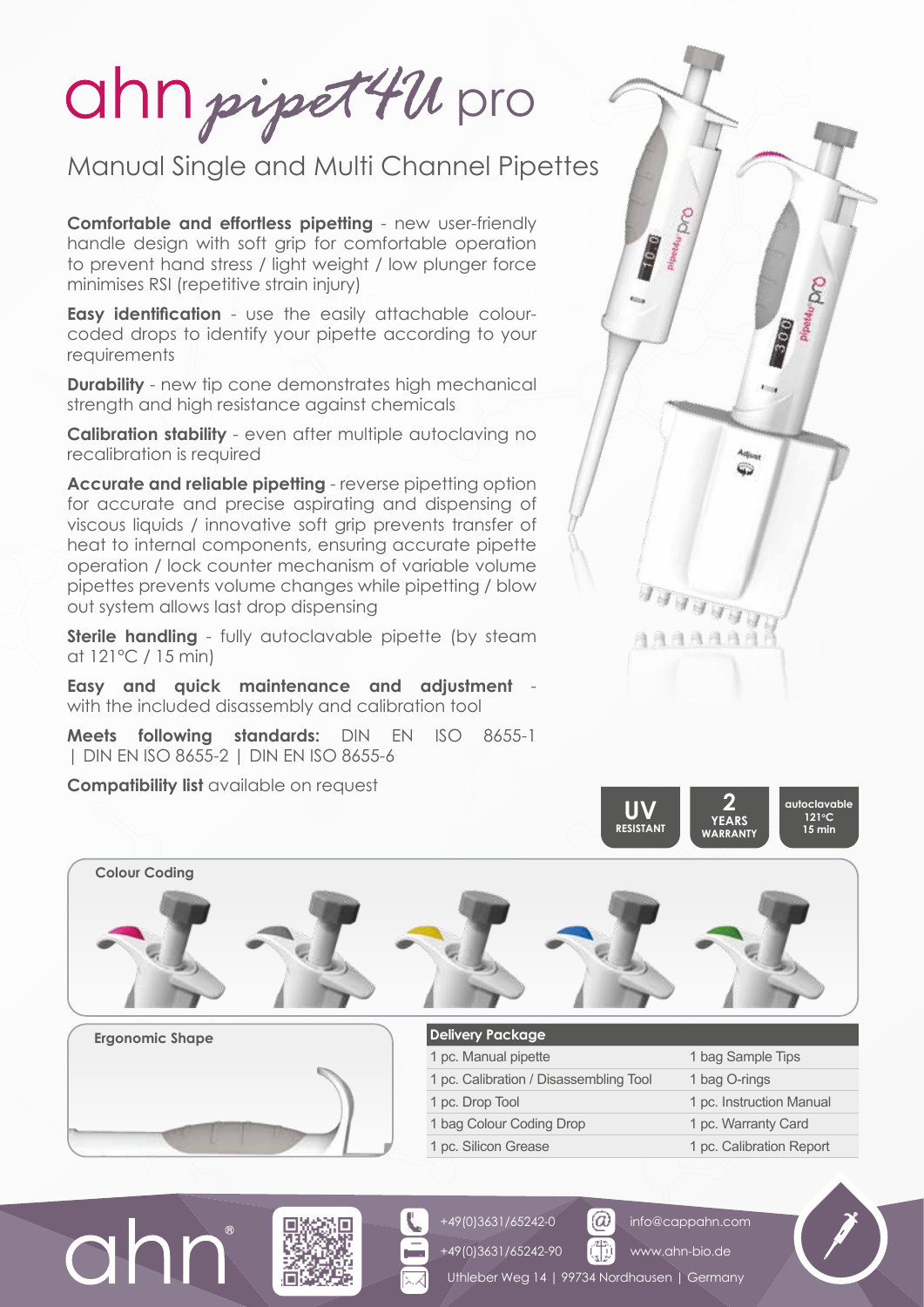# **Ordering information**

#### Manual single channel pipettes, fixed volume

| Volume       | <b>Test volume</b> | <b>Increments</b>        | Inaccuracy <sup>1</sup> | Imprecision $2$ | Cat. No.   |
|--------------|--------------------|--------------------------|-------------------------|-----------------|------------|
| $5 \mu L$    | $5 \mu L$          |                          | 1.30%                   | 1.20%           | 8-001-20-9 |
| $10 \mu L$   | $10 \mu L$         | $\qquad \qquad =$        | 0.80%                   | 0.80%           | 8-002-20-9 |
| $20 \mu L$   | 20 µL              |                          | 0.60%                   | 0.50%           | 8-003-20-9 |
| $25 \mu L$   | $25 \mu L$         | $\overline{\phantom{0}}$ | 0.50%                   | 0.30%           | 8-004-20-9 |
| $50 \mu L$   | $50 \mu L$         |                          | 0.50%                   | 0.30%           | 8-007-20-9 |
| $100 \mu L$  | $100 \mu L$        | -                        | 0.50%                   | 0.30%           | 8-008-20-9 |
| $200 \mu L$  | 200 µL             | -                        | 0.40%                   | 0.20%           | 8-009-20-9 |
| $250 \mu L$  | 250 µL             |                          | 0.40%                   | 0.20%           | 8-010-20-9 |
| 500 µL       | 500 µL             | $\qquad \qquad =$        | 0.30%                   | 0.20%           | 8-011-20-9 |
| $1000 \mu L$ | 1000 µL            |                          | 0.30%                   | 0.20%           | 8-012-20-9 |
| 2 mL         | 2 mL               | $\overline{\phantom{0}}$ | 0.30%                   | 0.15%           | 8-013-20-9 |
| $2.5$ mL     | $2.5$ mL           | $\overline{\phantom{0}}$ | 0.30%                   | 0.15%           | 8-014-20-9 |
| 5 mL         | 5 mL               |                          | 0.30%                   | 0.15%           | 8-015-20-9 |
| 10 mL $3$    | $10 \text{ mL}$    |                          | 0.60%                   | 0.20%           | 8-016-20-9 |

#### Manual single channel pipettes, variable volume

| Volume                 | <b>Test volume</b> | <b>Increments</b> | Inaccuracy <sup>1</sup> | Imprecision <sup>2</sup> | Cat. No.   |
|------------------------|--------------------|-------------------|-------------------------|--------------------------|------------|
|                        | $0.25$ µL          |                   | 12.00 %                 | 6.00 %                   |            |
| $0.1 - 2.5$ µL         | $1.25$ µL          | $0.01$ µL         | 3.00 %                  | 3.00 %                   | 8-100-20-9 |
|                        | $2.5$ $\mu$ L      |                   | 2.50 %                  | 1.60 %                   |            |
|                        | $1\mu$             |                   | 2.50%                   | 1.50%                    |            |
| $0.5 - 10$ µL          | $5 \mu L$          | $0.10 \mu L$      | 2.00%                   | 1.00%                    | 8-101-20-9 |
|                        | $10 \mu L$         |                   | 1.00%                   | 0.80%                    |            |
|                        | $2 \mu L$          |                   | 3.00%                   | 2.00%                    |            |
| $2-20\mu L$            | $10 \mu L$         | $0.10 \mu L$      | 1.50%                   | 1.00%                    | 8-102-20-9 |
|                        | $20 \mu L$         |                   | 0.90%                   | 0.40%                    |            |
|                        | $5 \mu L$          |                   | 2.00%                   | 2.00%                    |            |
| 5-50 µL                | $25$ $\mu$ L       | $0.50$ $\mu$ L    | 0.80%                   | 0.40%                    | 8-103-20-9 |
|                        | 50 µL              |                   | 0.60%                   | 0.30%                    |            |
|                        | $10 \mu L$         |                   | 3.00%                   | 1.50%                    |            |
| 10-100 µL              | 50 µL              | $0.50$ µL         | 1.00%                   | 0.50%                    | 8-104-20-9 |
|                        | 100 µL             |                   | 0.80%                   | 0.15%                    |            |
|                        | $20 \mu L$         |                   | 2.00%                   | 0.80%                    |            |
| 20-200 µL              | 100 µL             | $1.00 \mu L$      | 0.70%                   | 0.30%                    | 8-105-20-9 |
|                        | 200 µL             |                   | 0.60%                   | 0.15%                    |            |
|                        | 50 µL              |                   | 1.00%                   | 0.40%                    |            |
| 50-200 µL              | 100 µL             | $1.00 \mu L$      | 0.80%                   | 0.20%                    | 8-105-21-9 |
|                        | 200 µL             |                   | 0.60%                   | 0.15%                    |            |
|                        | 100 µL             |                   | 2.00%                   | 0.70%                    |            |
| 100-1000 µL            | 500 µL             | $5.00 \mu L$      | 1.00%                   | 0.40%                    | 8-106-20-9 |
|                        | 1000 µL            |                   | 0.60%                   | 0.20%                    |            |
|                        | 200 µL             |                   | 0.90%                   | 0.30%                    |            |
| 200-1000 µL            | 500 µL             | $5.00 \mu L$      | 0.75%                   | 0.25%                    | 8-106-21-9 |
|                        | 1000 µL            |                   | 0.60%                   | 0.20%                    |            |
|                        | $0.5$ mL           |                   | 2.00%                   | 0.60%                    |            |
| $0.5-5$ mL             | $2.5$ mL           | $0.05$ mL         | 0.60%                   | 0.30%                    | 8-107-20-9 |
|                        | 5 mL               |                   | 0.50%                   | 0.15%                    |            |
|                        | 2 mL               |                   | 3.00%                   | 0.60%                    |            |
| $2-10$ mL <sup>3</sup> | 5 mL               | $0.10$ mL         | 1.20%                   | 0.30%                    | 8-108-20-9 |
|                        | 10 mL              |                   | 0.60%                   | 0.20%                    |            |

  *Systematic error Random error Tip ejector function not* 

*available*

## AHN pipet4u pro Pipette Starter Kits

 $\overline{O}$ 

| <b>Description</b>  | Content                                                                                                                             | Cat. No.   |
|---------------------|-------------------------------------------------------------------------------------------------------------------------------------|------------|
| Pipette Starter Kit | 4 pipettes (0.5-10 µL/10-100 µL/100-1000 µL/2-10 mL), a 6-place Pipette Stand,<br>3 racks of Pipette Tips and 1 bag of Pipette Tips | 8-SK1-99-9 |
| Pipette Starter Kit | 4 pipettes (0.1-2.5 µL/2-20 µL/20-200 µL/ 100-1000 µL), a 6-place Pipette Stand, 8-SK2-99-9<br>4 racks of Pipette Tips              |            |





+49(0)3631/65242-0

GD www.ahn-bio.de

info@cappahn.com



 $(\widehat{\omega})$